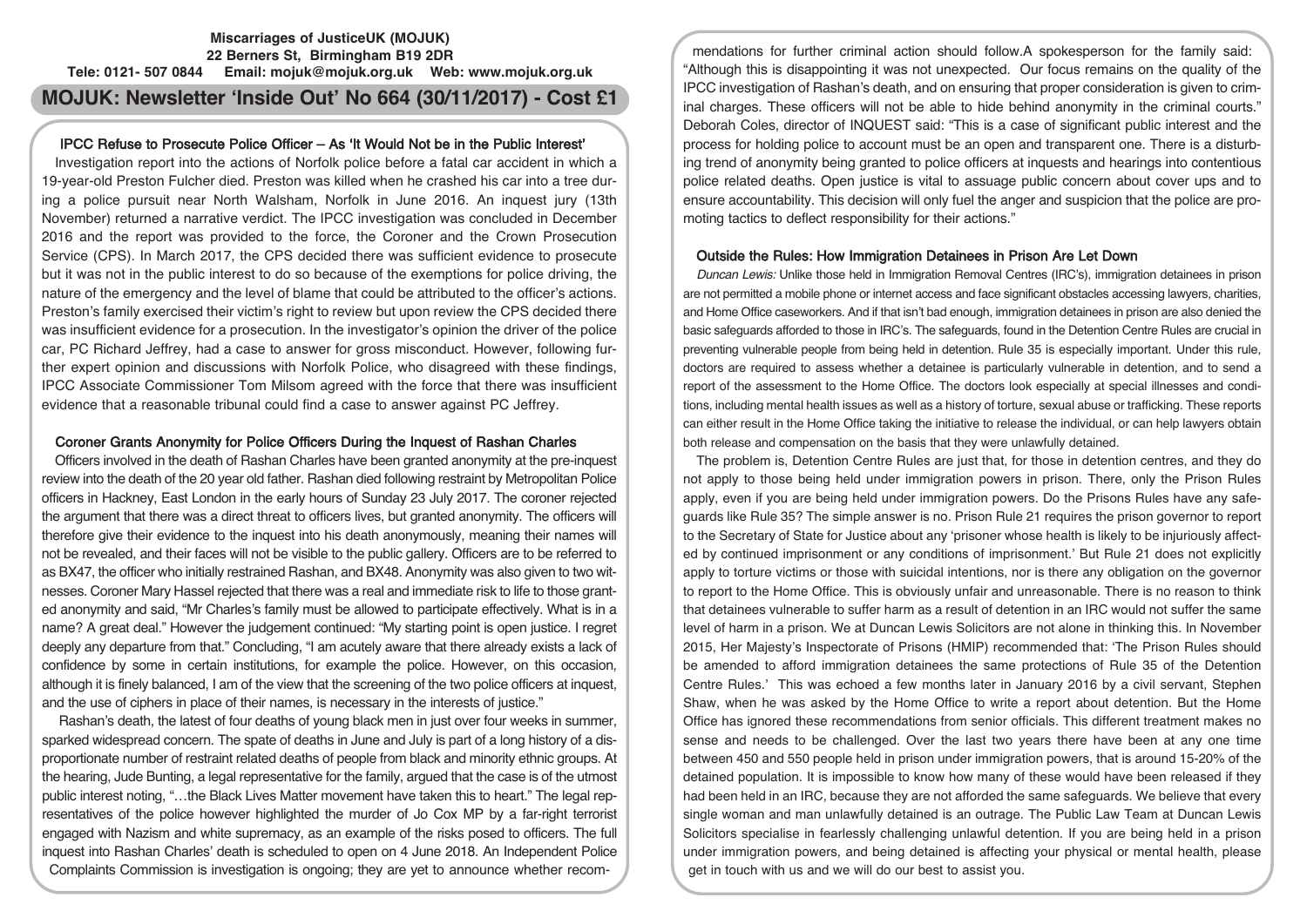#### Supergrass Evidence Will be Used in Murder Trial

BBC News: Evidence from a so-called supergrass will be used against an alleged Ulster Volunteer Force (UVF) man accused of murdering two men during the Troubles. Catholic workmen Gary Convie and Eamon Fox were shot dead at a building site in Belfast city centre in May 1994. It is understood the man to be charged is James Smyth, from Forthriver Link in Belfast. Former UVF commander Gary Haggarty, who has admitted 202 offences, including five murders, will be the star witness. The police bristle at the very mention of the word supergrass, because of its association with a series of high-profile trials in the 1980s. Hundreds of republicans and loyalists were convicted on the word of informers and suspects who agreed to give evidence in return for reduced sentences, new identities and lives outside Northern Ireland. Those deals were done at a political level, with the details kept secret. Technically, those individuals were assisting offenders but they became known as "touts" and "supergrasses" in communities. The system collapsed in 1985 because of concerns about the credibility of the evidence provided by the supergrasses. Members of the judiciary complained that they were being used as political tools to implement government security policy. A change in law in 2005 implemented safeguards for trials of that kind. Mr Smyth will be prosecuted for the two 1994 murders, one attempted murder, possession of a firearm and ammunition with intent to endanger life, and membership of the UVF. Mr Smyth was previously charged with the murders and when he was brought to court in 2014, he denied all of the offences. The charges were withdrawn two years ago.

Director of Public Prosecutions, Barra McGrory QC, announced on Tuesday the decision to use Haggarty as what is known as an assisting offender. "I am satisfied that there is independent evidence which is capable of supporting his identification of the subject," he said. "This includes both eyewitness and forensic evidence. In these circumstances, I have concluded that there is a reasonable prospect of conviction and that the test for prosecution is met. I can confirm that we intend to use assisting offender Gary Haggarty as a witness in this prosecution." In June, he pleaded guilty to a lengthy list of serious changes, including murders, attempted murders, kidnappings and false imprisonments. He was given five life sentences for the murders, but his agreement to act as an assisting offender will see those terms significantly reduced. All of the killings, and the majority of the other offences, took place while Haggarty was working as a police informer. Haggarty signed an agreement to become an assisting offender under the Serious Organised Crime and Police Act. He was interviewed by detectives more than 1,000 times and the information he gave them ran beyond 12,000 pages.

#### Grayling's 'Ideological' Defeat Over Prisoners' Legal Aid

Malvika Jagamohan, the Justice Gap: Following a landmark Court of Appeal ruling in April this year that a number of government cuts to legal aid for prisoners were inherently or systemically unfair, the Ministry of Justice last week withdrew an application to appeal the judgment. The decision marks the last in a lengthy list of reforms by former Lord Chancellor, Chris Grayling to be ditched by the government. The Government's surprise decision also marks the culmination of four years of campaigning efforts to reverse unpopular reforms to legal aid for prisoners introduced by the former justice secretary. Deborah Russo, joint managing solicitor of the Prisoners' Advice Service, said: 'After a long wait and years of battling through the courts we at PAS very much welcome the Secretary of State's decision to finally accept the Court of Appeal's ruling of inherent unfairness of the legal aid cuts imposed on prisoners back in December 2013. We believe that urgent action

is now required to reinstate legal aid for some of the most vulnerable members of our society.' Prisoners' legal aid: an ideological battleground: Back in 2013 Chris Grayling, the then Lord Chancellor, described his plans to cut legal aid for prisoners as 'ideological' in a session before the House of Commons' justice committee. 'I do not think prisoners should be able to go to court to debate which prison they sent to,' he told MPs. When pressed by Jeremy Corbyn, now leader of the Labour party, about prisoners claiming ill-treatment or suffering neglect as a result of medical conditions, Grayling replied that they were 'matters for an ombudsman'. The exchange prompted the following observation from the human rights lawyer barrister Baroness Helena Kennedy: 'It is as though it is not enough to go to prison and lose your liberty, and experience the deprivations that we know imprisonment means, so we are looking for other ways to punish.' Lord Pannick QC said that Grayling's cuts threatened to 'reverse 35 years of progress' in the approach adopted by the legal system to the treatment of prisoners which began in 1978 following the Hull prison riots. The MoJ's recent climbdown represents the latest in a long list of reforms made by Grayling only to be ditched by subsequent justice ministers, including his notorious book ban for prisoners, plans for a new secure college for young offenders, court charge on convicted criminals, criminal legal aid reforms as well as a £5.9million contract to supply training programmes for prisons in Saudi Arabia.'

The Howard League and the Prisoners' Advice Service saw calls by prisoners to their advice lines rise by almost 50 per cent since the cuts came into effect in 2013. This came alongside a growing crisis in prisons characterised by an alarming increase in suicides and incidents of self-harm, and escalating violence. Prison reform campaigners hoped that the Prisons and Courts Bill would mark the start of long overdue prison reform, however this was dropped by the government following the announcement of the snap general election on June 8. Between the launch of the legal challenge in 2013 and the case being heard in the Court of Appeal, the Government conceded ground on a number of areas where legal aid had been cut. They accepted that legal aid should be available in the form of exceptional funding for cases involving mother and baby units, resettlement, licence conditions and segregation.

The court, therefore, directed its attention to five areas where legal aid had been removed, finding that there was inherent or systemic unfairness in three of these: pre-tariff reviews by the Parole Board where the Board does not have the power to direct release; categorisation reviews of category A prisoners, and decisions about placement in close supervision centres. The Court drew upon the wider context of crisis in prisons, stating that "at a time when the evidence about prison staffing levels, the current state of prisons, and the workload of the Parole Board suggests that the system is under considerable pressure, the system has at present not got the capacity to sufficiently fill the gap in the run of cases in those three areas."

In arriving at its judgment, the Court gave particular consideration to the consequences for vulnerable prisoners, such as those with learning difficulties and mental health issues. The judgment by the Court of Appeal was not without its critics. Tory MP, Andrew Rosindell, responding to the ruling said: 'There is absolutely no support in the country for this kind of decision,' he said. 'Clearly the Government must take action to appeal to ensure taxpayer's money is not helping the most dangerous people in society. The British people will not be happy that they are funding cases that could see some of the most dangerous people in society back on the streets.' Alongside this most recent victory for legal aid campaigners, the government has finally announced a timetable for the long-awaited review of the Legal Aid, Sentencing and Punishment of Offenders 2012 (LASPO). It aims to publish its findings by summer 2018.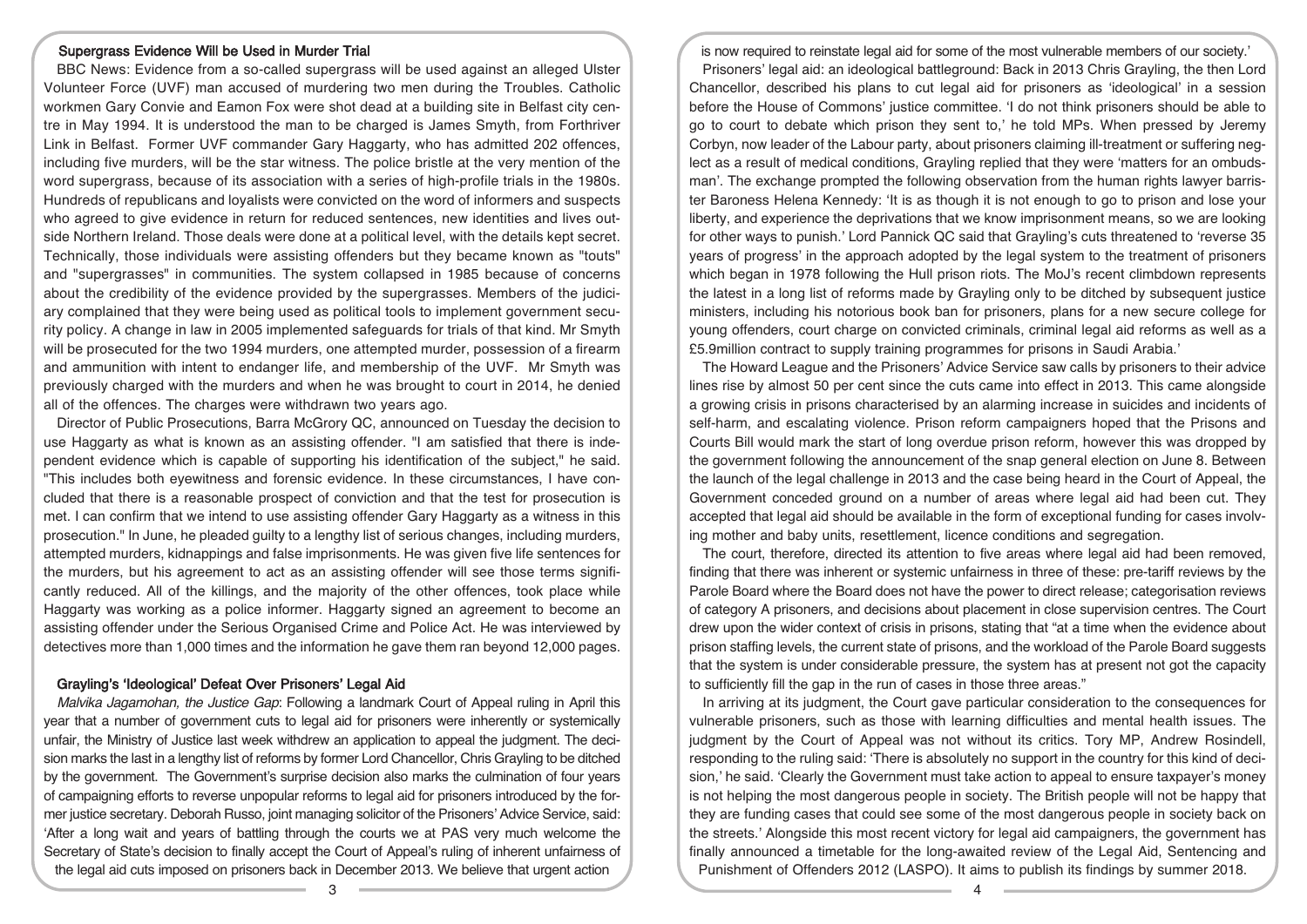#### Early Day Motion 509: Human Rights Defender Mr Alwadaei And Situation In Bahrain

That this House is very concerned about the three-year prison sentences handed down recently in Bahrain for alleged terrorism offences committed by three family members of the UK-based Bahraini human rights activist, Sayed Ahmed Alwadaei; notes that the trial has been widely criticised, including by UN experts, and seen as an attempt to punish and silence Mr Alwadaei; is also concerned by the purported defamation in statements made by the Bahraini Embassy in the UK in connection with the case; is alarmed by the continuing deterioration in the human rights situation in Bahrain, marked by the approval of a constitutional amendment allowing civilians to be tried before a military court, the on-going trial of prominent human rights defender Nabeel Rajab and further charges, which appear to be politically motivated, brought against imprisoned opposition leader Sheikh Ali Salman; recalls the UN High Commissioner stating at the Human Rights Council session in September 2017 that the democratic space in the country has essentially been shut down and that no public relations campaign can paper over the violations being inflicted on the people of Bahrain; asks the Government of Bahrain to remove illegal restrictions on the activities of civil society and of peaceful opposition and to end politically motivated prosecutions immediately; and calls on the Government to raise these concerns with the Bahraini Government and to demonstrate the value of its assistance to them.

### Early Day Motion 520: Extra-Judicial Killings In The Philippines

That this House notes with alarm the number of extra-judicial killings which have taken place in the Philippines as a result of President Duterte's so-called war on drugs which is estimated by Amnesty International at around 1,000 killings a month and further notes the threat of President Duterte to kill human rights defenders and journalists; notes the Philippines Government's refusal to accept the recommendations of the UN Human Rights Committee Periodic Review for ending the extra-judicial killings, and the EU's current review of its preferential trade deal with the Philippines in the light of the continued killings and human rights violations; notes with concern the visit of the UK International Trade Minister, on 3 and 4 April 2017, in which he met with President Duterte and offered increased trade between the UK and the Philippines; calls on the Government to halt any further UK trade missions to the Philippines until the killings have stopped; and further calls to commit itself to attach at least the same requirements for basic human rights standards, which are contained in the EU's trade agreements to any post Brexit trade agreement which it makes with the Philippines or with any other country.

### Learning lessons: Deaths in Approved Premises Involving Substance Misuse

Approved Premise (APs), home to people released from prison or on bail or court orders, need more effective drug testing practices and better staff guidance to identify and address the risks associated with substance misuse, and support individuals. Overdoses of opiate and other drugs, including alcohol, by people released from prison remain a significant risk, the PPO's Learning Lessons bulletin found. Individuals are at a higher risk of overdose if they slip back into drug and alcohol use after periods of abstinence or detoxification. The bulletin, based on findings from deaths in APs investigated by the PPO, also raised significant concerns about New Psychoactive Substances (NPS). These range from stimulants to hallucinogens and are commonly seen in prisons and the community as synthetic cannabinoids, known by names such as Spice and Mamba. PPO investigations identified issues with the effectiveness and implementation of drug testing regimes, as well as deficiencies in information sharing and in welfare checks.

The bulletin made a number of recommendations: Tests should be undertaken for all suspected drugs, but particularly opiates if the resident is a previous user. Substance misuse needs to be managed holistically, and testing practices should reflect the resident's full risk of misusing all types of substances. Tests should be undertaken on induction for residents who are at high risk of substance misuse and whenever substance misuse is suspected. If AP staff suspect someone is under the influence of NPS they should seek medical advice and respond to the symptoms presented. Staff should undertake routine and targeted room searches. Staff should advise residents of the dangers of using NPS. The NPS should review its drug testing policy within APs and should consider introducing testing for NPS. The NPS should revise the AP manual to provide up-to-date guidance on the management of NPS use. Staff who work with an AP resident should ensure risk management information is shared with appropriate agencies. This includes, but is not limited to, the resident's risk to themselves and of substance misuse. The NPS should revise the AP manual to emphasise the importance of information sharing about a resident's substance misuse. Staff undertaking checks of residents should satisfy themselves the resident is safe and well. During a check, staff must have sight of the resident. The NPS should review the guidance on welfare checks to ensure it is clear why the checks are needed and what they should entail, particularly in relation to substance misuse.

Acting Ombudsman Elizabeth Moody said: "We know offenders can be at heightened risk of death following their release into the community. I hope this bulletin will help AP staff apply the learning from our investigations to improve the ways they identify, monitor and address the risk factors associated with substance misuse."

### 'Speedy Justice' Deterring Magistrates From Releasing Offenders

Law Gazette: Magistrates under pressure to conduct 'speedy justice' are reluctant to release offenders back into the community, a senior representative of the magistracy has revealed. Sheena Jowett, deputy chair of the Magistrates Association, told a Westminster Legal Policy Forum seminar on probation services that offenders' behaviour is often linked to possible mental illness, drug and alcohol abuse, learning difficulties and a possible history of trauma. Jowett said: 'We are being pushed for speedy justice these days. If someone is before us and pleads guilty, we are expected to deal with them on the day. If someone pleads not guilty, we do a pre-trial review, look at what's going on and set a trial date... One hearing for a guilty plea, two hearings for a not guilty plea.

However, speedy justice 'is not so good for us when we sentence sometimes [because of the] lack of information', Jowett warned. The National Probation Service, which supervises high-risk offenders released into the community, has 'little time to investigate the person in front of us'. Probation services were previously delivered by 35 self-governing probation trusts working under the direction of the National Offender Management Service (NOMS). In 2014 probation services were divided into a National Probation Service across seven regions and new community rehabilitation companies (CRCs). In July 2015 some 243,000 offenders were supervised by the NPS and CRCs. The Magistrates Association, which has 15,000 members, believes magistrates should have more information in their sentences. However, magistrates have no contact with community rehabilitation companies. Jowett, who commutes two hours to sit in West Wales, said: 'We do not know, generally speaking, what's available. There has been mapping on a regional basis [of] what's available but that's going to vary widely between urban and rural communities.' Highlighting a lack of information in relation to rehabilitation activity requirements, which can form part of a community order, Jowett warned: 'It's important we do know because if we have not got the confidence in our sentences we're not going to feel...that the community is the right place for offenders in front of us. 'The punishment must fit the crime. But can I also add it must fit the offender that comes to us.'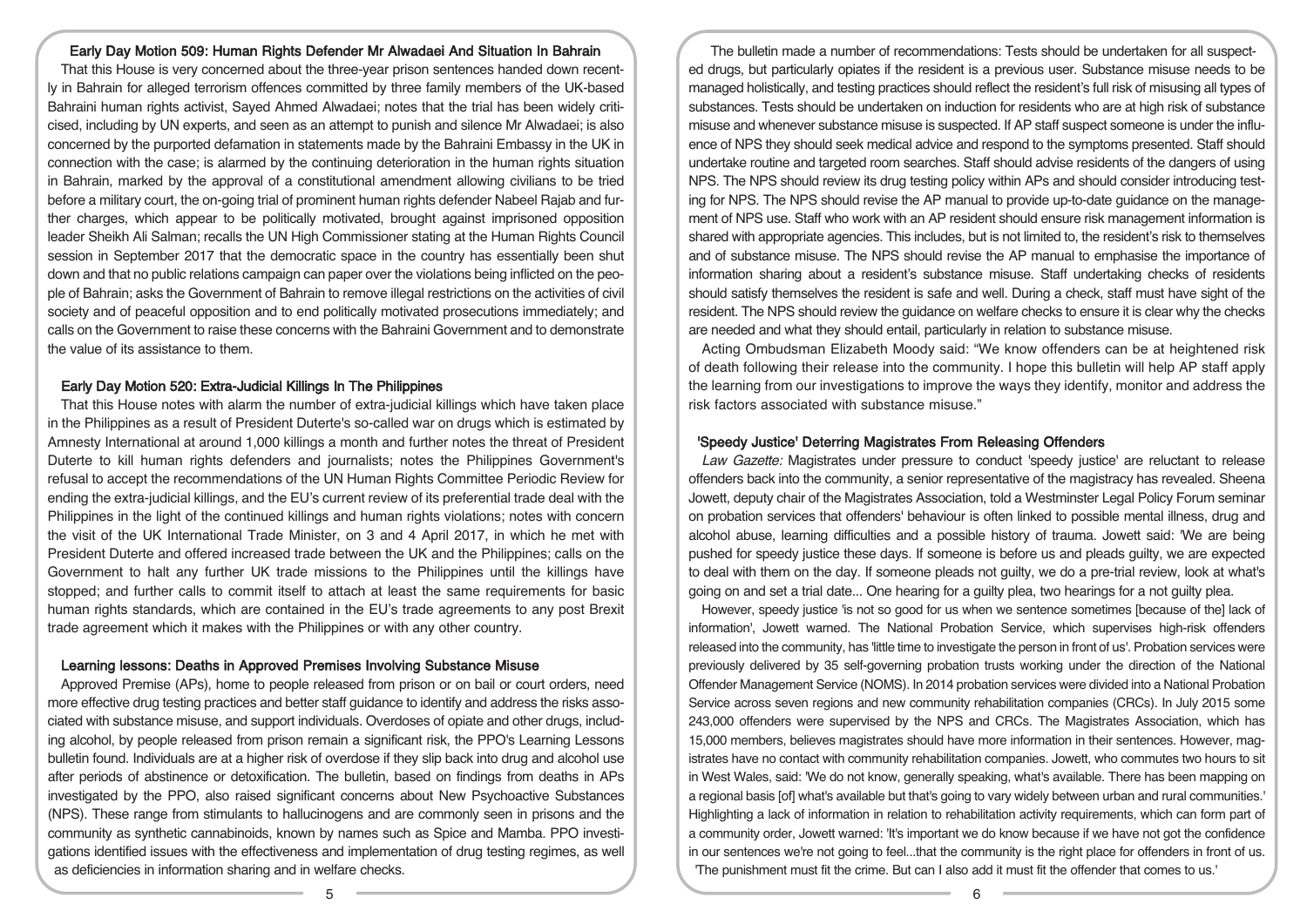#### Only 5% of 'Honour' Crimes Reported to Police are Referred to CPS

Hannah Summers, Guardian: The police are failing the victims of "honour" crimes, with just 5% of reported cases being referred to the Crown Prosecution Service, a leading charity has warned. The number of cases of "honour" based violence, forced marriage and FGM reported to the police has increased by 53% since 2014, figures obtained through the Freedom of Information Act show. However, despite the rise in reporting, the volume of cases referred to the CPS for a charging decision is the lowest it has been for five years. "More victims of 'honour' based violence are coming forward to the police than ever before but worryingly the evidence suggests those seeking justice are being failed by the system," said Diana Nammi, the executive director of the Iranian and Kurdish Women's Rights Organisation. The number of "honour" crimes reported to the police increased from 3,335 in 2014 to 5,595 in 2015 – a rise of 68%, according to data collected by the charity from every police force in the country. The number of reports dropped slightly to 5,105 in 2016.

However, the latest figures published by the CPS show only 256 "honour" crimes were referred to the organisation by police in 2016/17 – just 5% of the cases reported over a similar period. The 256 referrals resulted in 215 prosecutions and a subsequent 122 convictions. Nammi said: "Of the large numbers reporting these crimes, very few cases are referred to the CPS and ultimately we are not seeing enough prosecutions. Our findings show the low prosecution rate cannot be blamed on the incorrect assumption that victims are not coming forward. "Some of these cases can be hard to prosecute but with a record number of victims reporting, it is imperative the justice system is fit to respond and, where necessary, perpetrators are held to account." The increase in reporting follows the criminalisation of forced marriage in June 2014, which has led to an improved awareness of "honour" crimes, but only one prosecution under the legislation. A report on the police response to these crimes, which disproportionately affect women from ethnic minorities, was published in December 2015 by Her Majesty's Inspectorate of Constabulary. The police watchdog concluded only three of 43 police forces in England and Wales were adequately prepared in all areas to respond to the needs of victims and take a case through to prosecution. The report laid out 14 recommendations to be put in place by the end of 2016, yet some remain outstanding.

The HM inspector of constabulary, Wendy Williams, said: "We made a series of recommendations to the Home Office, the National Police Chiefs Council, chief constables and the College of Policing all of which were aimed at improving practice in relation to these extremely vulnerable victims. We are reviewing the data on recorded crimes and prosecutions and will use this in deciding what follow-up activity we might carry out in 2018/19." She added: "In future we shall be asking forces to submit information to us which provides details of how they are assessing current and future demands for their service in this area." The National Police Chiefs Council lead for "honour" based violence, Commander Ivan Balhatchet, told the Guardian: "'Honour' based abuse is a complex crime which often happens within community or family networks that many victims find it very difficult to speak out against and can face further threats, violence or isolation if they do. In all cases our priority is to safeguard vulnerable victims from this appalling form of abuse so we work to put protection orders in place as soon as possible even where a conviction is not possible." His comments followed the news last week that a man was to be charged for FGM, following an investigation by the Metropolitan police. If the prosecution is successful it would mean the first British conviction for FGM since the practice was outlawed in 1985.

Insp Allen Davis who leads Project Azure, the Met's response to FGM, said: "These are hidden crimes and police data is never going to reflect the true scale of the problem. The data is really useful for shining a light on this complex area but it needs to be taken in context. For example, with FGM, we get a lot of reports where a child may be at risk but it doesn't nec-

essarily mean a crime has occurred. It will be counted as a police report but the response may involve obtaining a protection order." He added: "The police are absolutely taking these crimes seriously and we would like to see more referrals and prosecutions but often there are other safeguarding outcomes that don't involve a conviction."

Women's charities say a victim of "honour" abuse is much more likely to see a case through to prosecution when supported by the third sector. However, cuts to legal aid and support services within BAME communities have left many women without recourse to justice. The National College of Policing said it has published guidance for forces around "honour" crimes and is in ongoing discussions about reviewing risk assessments for forced marriage, FGM and "honour" based violence. Earlier this year the home secretary, Amber Rudd, announced more than 40 projects to share a £17m transformation fund as part of the government's £100m pledge to help tackle violence against women and girls.

#### Seek Advice Over Forensics 'Data Manipulation' Concerns

Law Gazette: The government has urged people worried that family court cases may have been affected by widely reported alleged forensic data manipulation to seek legal advice. In a written ministerial statement, policing minister Nick Hurd said that contractor Randox Testing Services (RTS) informed Greater Manchester Police in January that test results may have been manipulated at its laboratories. Ongoing police investigations have since uncovered that the same manipulation may have occurred at Trimega Laboratories Ltd, Hurd said. The tests involved detect the presence of drugs and in some cases alcohol in an individual's hair, blood or urine. Hurd said the alleged manipulation raises doubts about the reliability of some test results, which may have been subsequently relied on in criminal, coroners and family court proceedings. However, the Ministry of Justice does not believe that any civil cases are affected. The results may also have been used by local authorities when making child protection decisions outside the court process, or by private employers for drug and alcohol testing.

Hurd confirmed that results from all tests carried out by Trimega between 2010 and 2014 are being treated as potentially unreliable. The number of Trimega's customers affected, such as local authorities, individuals, legal representatives and employers, is unknown. It is unlikely that decisions about children's welfare will have been taken solely on the basis of toxicology test results, Hurd said. However, the government has created form C650, an application notice to vary or discharge a final court order in relation to children. Hurd encouraged individuals to seek legal advice from a solicitor or Citizens Advice before making an application. Private employers who may have commissioned a test are also encouraged to seek advice.

Most drug tests from RTS between 2013 and 2017 are being treated as potentially unreliable, Hurd said. RTS was mainly commissioned by individual police forces when investigating criminal offences. They have also been commissioned to undertake hair-strand tests for drugs and alcohol in the civil and family jurisdictions. In a statement posted on its website, RTS said it has worked alongside the police and appropriate authorities throughout the 10-month investigation. Dr Mark Piper, RTS toxicology manager, said: 'We have acted as whistleblower to ensure the integrity of the criminal justice system. We will continue to work with Greater Manchester Police and the appropriate authorities in the investigation. We will do all we can to ensure this situation is resolved and deeply regret the distress that has been caused. We are now well advanced in developing a foolproof testing system which would enhance the security of our operations in the future, to provide the necessary level of confidence.'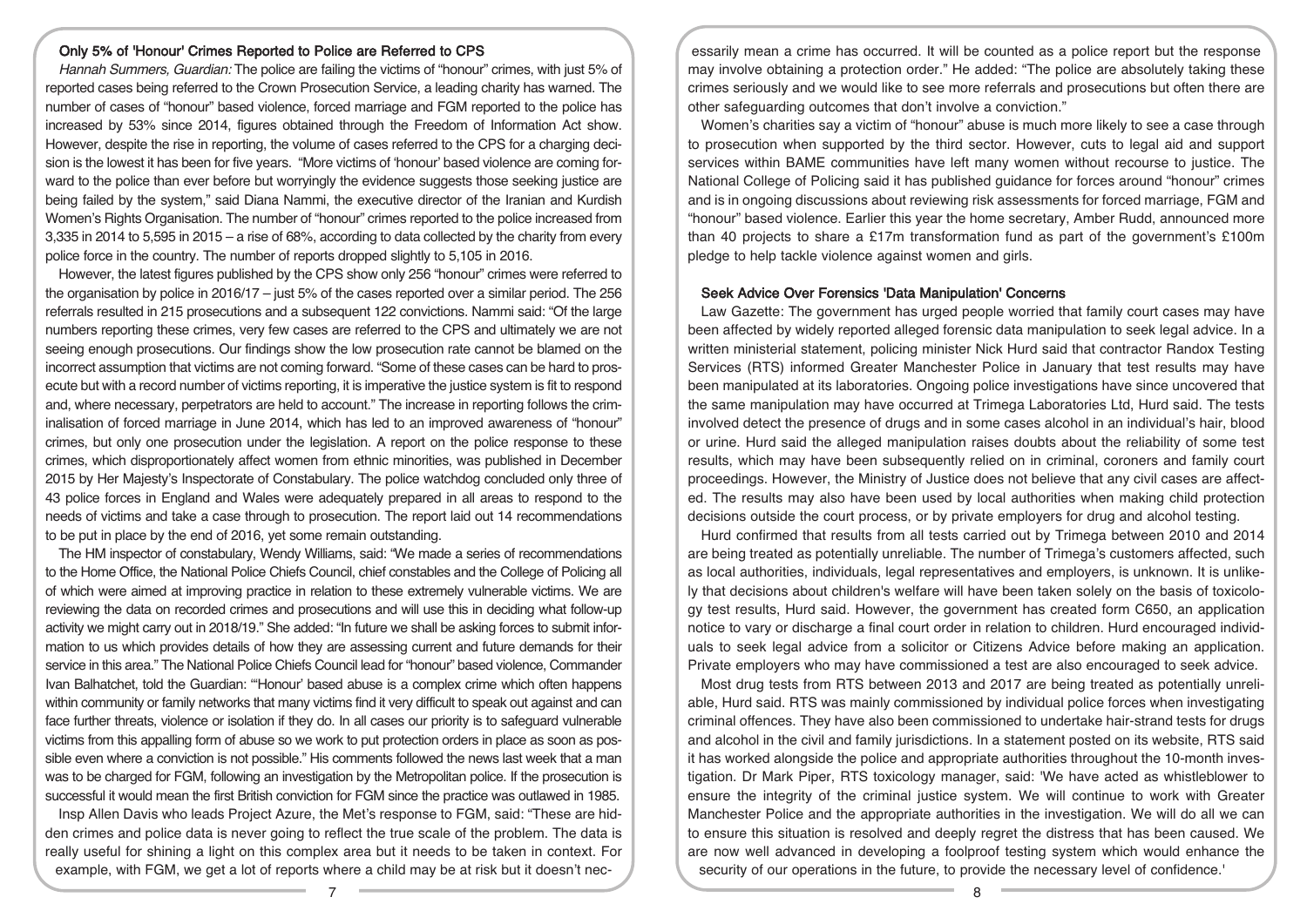### CCRC Statement on the Randox Situation

The CCRC has made sure that it is fully informed of developments in the Randox situation. Since the issues first emerged we have been liaising with both the Crown Prosecution Service and the Forensic Science Regulator. We have remained alive to the fact that there could be a significant number of cases, of varying types, where the reliability of Randox test results could raise questions about the safety of criminal convictions. With that in mind we have asked that the CPS makes clear the role of the CCRC in any correspondence it has with people whose convictions may be affected by these issues. We have also asked for assurance from the CPS that we will be informed about conviction cases causing particular concern and have offered the benefit of our experience and expertise with miscarriages of justice in the process of assessing the potential impact of Randox results on the safety of convictions. Given the situation as set out in the Ministerial Statement and at the joint NPCC and FSR press conference, it is clear that the situation has the potential to generate a considerable number of cases for the CCRC as the independent statutory body responsible for reviewing potential miscarriages of justice. At this stage, there is no way of accurately assessing how many, or what types of cases will come our way, but we are alive to the situation and we continue to liaise with both the Crown Prosecution Service and the Forensic Science Regulator.

#### I Was a Victim of Undercover Police Abuse. I and Others Fear We Won't Get Justice

Alison Anon: Here in the Royal Courts of Justice we are listening for crumbs of information about the officers who used and abused us. But nothing is revealed. I've been researching undercover policing ever since the boyfriend I knew as Mark Cassidy left me in spring 2000. Like the other female activists bringing cases of undercover police abuse to light, I have become skilled in scouring documents, interrogating and interpreting evidence. We've fought a legal case against the Metropolitan police to expose its institutional sexist practices, and waited for five years for an apology that should have been given much earlier. Now I'm one of the 180 "non-state core participants" (NSCPs) in the public inquiry into undercover policing. Established in March 2015, the inquiry was due to report in July 2018, but it's looking unlikely any evidence will be heard until 2019, and the end date is no longer even in sight. Sir John Mitting, the inquiry chair, is sitting for three days this week in the Royal Courts of Justice in London, listening to legal arguments and counter-arguments about police anonymity. He obliquely responded to a letter from October signed by 115 NSCPs expressing our concern about the inquiry's lack of openness and transparency, stating that his priority was to "discover the truth".

For many of the ordinary people attending as core participants, the Royal Courts building – with its endless gothic corridors – is intimidating and alien. Sitting in the public gallery of court 76 is a collection of journalists, core participants, and our friends and family. We are listening to the lawyers discuss principles established in case law that very few of us sitting at the back will understand. We usually sit politely and wait in good faith, as we've been doing now for two years, for crumbs of information about the police officers who collectively used and abused us. But yesterday morning was different. Vocal interventions from core participants expressed our frustration at a process which, despite the judge's reassurance, is looking more likely to obfuscate than reveal the truth. Because nothing is being revealed. Not even the full list of the groups spied on. Despite the Metropolitan police apology issued to me and the other women, Mark Jenner (who I knew as Mark Cassidy) is the only officer cited in our case whose identity has still not been officially confirmed by either the Met or the inquiry. No reason has been

given. The latest tranche of documents promised that some names would be revealed: a few cover names (including HN81, who infiltrated the Stephen Lawrence family campaign) and some real names. Each officer is coded by an HN number, and the list is dizzying.

But many officers we will learn nothing about. The judge has already made some orders for some evidence to be heard in secret, and it will no doubt be so heavily redacted before it reaches the public as to be meaningless. In these cases, he will rely on information collected by the police about their own officers. How can this be fair? How can a judge determine the impact of secret deployments if those who were targeted are not told who spied on them? Without transparency, how do we know if these nameless HN numbers infiltrated other family justice campaigns? How do we know if they had abusive, intimate relationships with those they spied on? How do we know if they passed on information to private corporations resulting in trade unionists being blacklisted from work? And how do we know if they acted within the law? Trying to access and make sense of their redacted evidence buried deep within the inquiry's website is hugely challenging. Like the corridors of the building, the complexity of the website renders many of us bewildered and disengaged from a process in which our participation feels anything but "core".

Despite institutional racism being central to the setting up of the inquiry, when it was revealed that the Lawrence family was spied upon, the inquiry team is all white. It is predominantly male and is now being chaired by a judge who is a member of the men-only Garrick Club. A letter sent to the home secretary in September, requesting a meeting to discuss the inappropriateness of the new judge, has been ignored. Instead of recognising the damage done to those of us who tracked down our ex-partners, various witnesses are characterising our searches as malicious. And the emphasis the police are placing on the right of the abusers to protect their families contrasts sickeningly with their total lack of regard for the families they intruded upon. Mitting must appreciate the context in which his inquiry is now taking place. Since the recent revelations about abuse of women by men in the film industry, parliament and elsewhere, the misogyny of our society has become unignorable. What happened to us was sustained abuse.

The men who have been exposed in other spheres have been named and shamed. Harvey Weinstein, Max Stafford-Clark and Kevin Spacey cannot hide who they were when they were abusing their positions of power. Sexual abusers should not be able to rely on a court anonymity order. Undercover police officers, by contrast, were given state-sponsored identities. From what we know thus far, it's likely that many committed long-term and far-reaching human rights abuses, for which they may never be held publicly responsible if their real names are concealed. If they didn't commit these wrongdoings, what are they afraid of? If their targets were legitimate, why do they need to hide behind fake names? Sexual abusers should not be able to rely on a court anonymity order. No one else alleged to have committed such abuse is offered this privilege. We know that three officers who had intimate, sexual relationships with activists (John Dines, Bob Lambert and Andy Coles) all went on to reinvent themselves, taking on public roles as advisers and consultants to international police departments and university criminology courses, or holding public office as a deputy police and crime commissioner. Without knowing the real names of the officers involved in our lives and the lives of others, how do we hold to account those who have since created illustrious careers advising policymakers on police matters? Many of us feel this inquiry is turning into another attempt at an establishment cover-up. Our patience is running out.

Alison is one of eight women who successfully took legal action against the Metropolitan police over the conduct of undercover officers. Most of the women have chosen to remain anonymous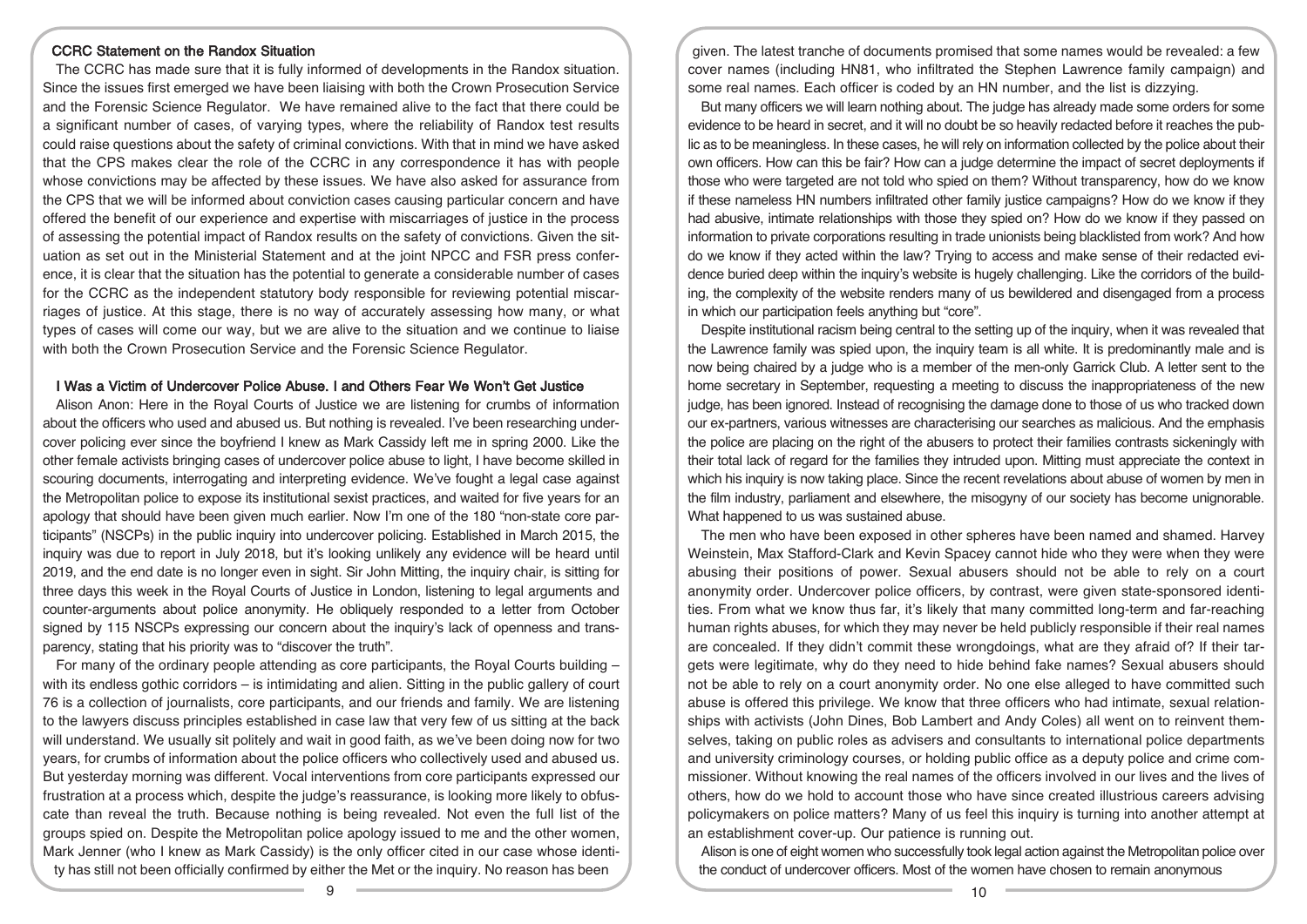#### Mother 'Heartbroken' as Misconduct Cases Against Officers Dropped

Jon Sharman, Independent: A mother has spoken of the "heartbreaking" failure of her eightyear search for the truth about her son's death in a police chase after misconduct cases against two officers involved in the resulting crash and its aftermath were dismissed. Liam Albert, 17, died a week after crashing a stolen Mazda in Surrey in 2009 following a high-speed pursuit that began in south-west London. PC John Wills, the passenger in the pursuing Metropolitan Police car, and Inspector Mandy Chamberlain, who arrived at the crash site later, faced gross misconduct proceedings over claims they removed an exhibit from the scene and ordered the deletion of photographic evidence, respectively. PC Wills was also said to have failed to install his car's video recording system.

The driver of the police car, PC Paul Rogers, retired last year after the Crown Prosecution Service (CPS) said there was not enough evidence to bring criminal charges over the crash, so did not face a misconduct hearing. It was claimed Insp Chamberlain had ordered him to delete phone photos of the crash. On Thursday 02/11/2017, PC Wills' and Insp Chamberlain's request to throw out the cases was granted after senior officers ruled so much time had elapsed that a fair hearing was "not possible".

Speaking exclusively to The Independent, Liam's mother Sharla John said she felt her concerns about the crash evidence had been "shoved under the carpet like it means nothing". She and Liam's father, Delroy Albert, first filed a complaint to the Met in 2010. Ms John said: "What we were looking for were answers to how he died, how did the collision happen, what were the events leading up to [it]. Which will not bring my son back but at least gives us some idea. There's so many questions that haven't been answered, that, deliberately, to us it looks like, they have skimmed past. They've just humoured us from the beginning, I believe. We look to the police for guidance, for help, for confidence, for protection. That's just knocked me for six. Emotionally it's not going to leave us, we're not going to get a closure."

Surrey Police first investigated the crash, finding no case to answer against any officer. A year after Liam's death his parents filed a complaint with the Met after learning of the phone pictures. Documents seen by The Independent show how it was repeatedly put off until the Independent Police Complaints Commission (IPCC) launched its own probe in 2013. The Met first said it would postpone its investigation to allow Liam's inquest to take place, a process which did not conclude until December 2011. After the teen's parents filed a renewed request based on information that came to light at Woking Coroner's Court, the force twice asked the IPCC for permission to end its investigation, in March and May 2012, on grounds it was "repetitious". The second request was granted but overturned by judicial review in 2013. The IPCC began its investigation in May that year — now nearly four years after the crash. However, it did not interview PC Wills or Insp Chamberlain until the autumn of 2014, Thursday's hearing was told, and only finished its investigation in June 2015 when it handed its findings to the CPS. Met commander Ivan Balhatchet, leading the misconduct panel, said the delay was "entirely unsatisfactory and completely unacceptable". On Thursday the commission apologised to Liam's parents and the officers, saying it had "undergone a substantial change programme and has made significant improvements in the way we work".

The CPS' decision not to prosecute came in March last year. In April, the IPCC told the Met to begin the misconduct process  $-$  some 18 months before the hearings eventually took place. Cmdr Balhatchet said: "Significant periods of time passed because of disagreement between the Met and the IPCC as to whether the latter had provided proper disclosure of

investigation material." On 8 July 2009, PCs Rogers and Wills chased Liam from Merton over the county border into Surrey. The teen crashed into another car near a roundabout in Lammas Lane, Esher, at about 4.50am. He was taken to Kingston Hospital but died of his injuries on 15 July. PC Wills was later accused of failing to install an in-car ProVida video system before the chase, failing to provide an appropriate commentary during it and removing an item from the crash scene without permission. Insp Chamberlain withheld evidence from Surrey Police and ordered the deletion of photographs, it was alleged.

But Cmdr Balhatchet ruled the eight-year time gap between the crash and the hearing had resulted in prejudice against both officers. Also on the panel were assessors Superintendent Tony Josephs, of the Met, and Yvonne Taylor, from the Mayor's Office for Policing and Crime. The legal advisor was Jonathan Swift QC. Insp Chamberlain was only notified her conduct was under scrutiny in January 2014, denying her the chance to reflect on potentially material matters and so causing prejudice, the hearing was told. And the passage of time had put PC Wills at a disadvantage due to possible problems in speaking to his statements and actions of eight years ago, it heard. At an earlier hearing PC Wills' lawyer, Kevin Baumber, said that while Liam's death was "tragic" PC Wills faced no allegations blaming him for it and there were no circumstances which justified the delay in misconduct allegations being brought forward. Hugh Davies, counsel for Insp Chamberlain, added that all evidence against her was available by mid-December of 2009. In the intervening time, Insp Chamberlain believed she was only a witness and may have disposed of evidence that could help her case now, while her memory of her two hours at the scene of the crash would have been "compromised" by the passage of time, Mr Davies told the earlier hearing.

Andre Clovis, representing Ms John and Mr Albert, told The Independent: "Despite knowing of the disturbing conduct issues in this case from very early on, the MPS delayed and then actively opposed this investigation commencing, such that no steps were taken by them between 2009 and 2013. "The IPCC's inability to make coherent submissions to the misconduct panel for the unexplained delays since 2013, and their open concessions of fault, is considered by Liam's parents to be nothing short of an embarrassment and a disgraceful waste of public funds. This outcome was foreseeable and confirms all that is wrong with the complaints system. Lessons seem not to be learnt and so it is almost impossible to hold police officers to account for alleged misconduct." Ms John, 48, a facilities manager, added: "Another family is going to sit here and have this interview next year, next month. Nothing has changed. I don't think it's fair that the ex-police investigate the police in any case. It's establishment against establishment. It's not going to give any other family the incentive to take the IPCC on. I would probably be put off. But you've got to try. We had to try. It's been a slog, it's been a long eight years. It's not for nothing but they make it feel like we have done it for nothing because they haven't put any effort in. It's heartbreaking to listen to."

The panel concluded on Thursday that "the disciplinary charges should be dismissed on the basis that it is not possible for there to be a fair hearing of them". Cmdr Balhatchet added: "The conduct of the investigation into the complaint made by Liam Albert's parents was entirely unsatisfactory and completely unacceptable. It must not be allowed to happen again. Situations such as this do nothing but harm public confidence. The delay that has occurred has betrayed the trust of Liam Albert's parents. The complaint that they made should have been investigated promptly. I have not seen a case that comes close to this case in terms of the length of time to investigate. "We cannot see that there was any sense of urgency."

Richard Martin, the Met's deputy assistant commissioner for professionalism said: "It is crucially important for public confidence that police officers are held to account and the sad death of Liam has been investigated twice, through a managed and then independent IPCC inquiry, and fully scruti-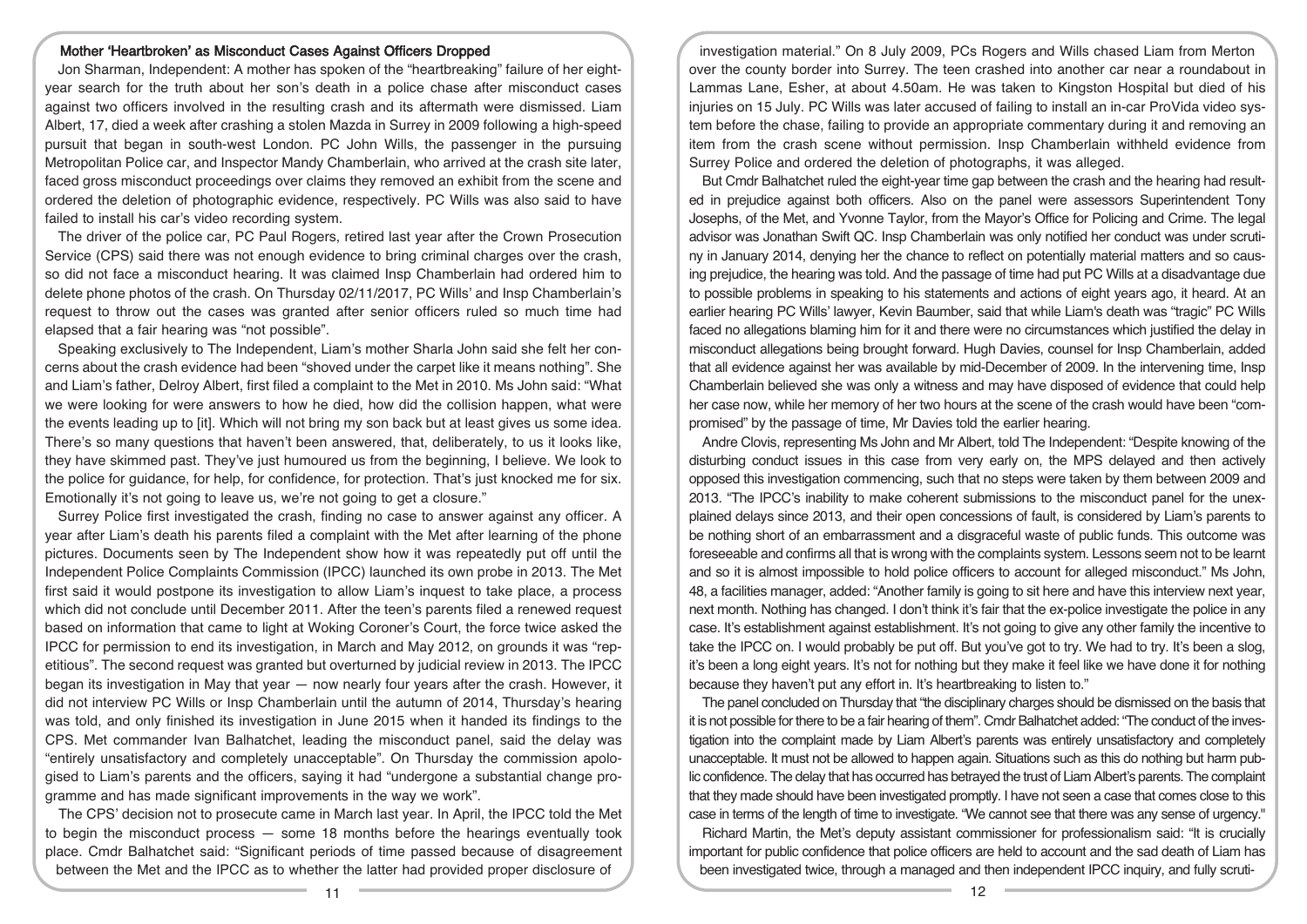nised during an inquest. However, it is also very important that officers are treated fairly and in the exceptional circumstances of this case the panel determined that could not happen. While there are often some unavoidable delays in arranging misconduct hearings, we will review what happened in this case and I would like to express our regret to Liam's family if there are things we could have done better." IPCC commissioner Cindy Butts apologised to Liam's parents and PC Wills and Insp Chamberlain. She said: "While our investigation was completed within two years, we recognise that, at eight years, this process has taken far too long. Since this investigation concluded, the IPCC has undergone a substantial change programme and has made significant improvements in the way we work to prevent similar delays occurring. This includes the introduction of a quality assurance process to highlight issues before unnecessary delays can set in and a more streamlined investigation process."

#### Name, Number and Nationality

Greg Foxsmith, 'The Justice Gap': A new requirement is in force with effect from the start of the week that requires every defendant appearing before a criminal court to confirm their nationality, or risk a prosecution and imprisonment. n practice, 'the Court'. is likely to be the Magistrates Court, at the first appearance in a case. The provision is offensive and objectionable, and straight out of the UKIP dream statute book. Why stop there? Why not require confirmation of religion? Perhaps instead of requiring a question and answer routine, the Court could just write down the defendant's skin colour. It is presumed the legislation is to assist with the speedy deportation of 'foreign' criminals. But how to monitor them once identified? Well lock them up obviously – something that is nine times more likely to happen if the foreign national is non-white, as evidenced in the Lammy report. But after that? It is a only a short step from obtaining verification of nationality to requiring the foreign defendant to be tagged, a digital equivalent of being forced to display a star or triangle. The legislation ironically became effective the day after Remembrance Sunday.

Enforcement: How are the provisions to be policed? If a defendant fails to answer, it presumably falls on the prosecutor to lay a charge. My contacts in the CPS tell me in they have had no training or guidance in respect of this legislation. How will the charge be proved? The prosecutor cannot be a witness in their own case. Will the judge be required to give evidence, or treat it as they would a contempt? Is the defence advocate professionally embarrassed in the substantive proceedings as well as the nationality offence? There may well be a temptation for a foreign national appearing in court to keep their head down and answer 'British'. But perversely, as a British born citizen ashamed of this legislation and outraged at it's purpose, the temptation for me were I appearing as a defendant would be to refuse to answer out of sheer bloody-mindedness ('don't tell em Pike!') or to say something flippant (European? Independent republic of Islington?). Answering questions in these circumstances (rather than sticking up two fingers) is I'm afraid alien to me. In fact it's as foreign as compulsory ID cards.

Absurdities: Is it permissible to answer 'none' if the defendant is stateless, the refugee without a nation home? What of the defendant who answers one nationality, but is believed to be of another (the first limb of the s3 offence?) How is the 'true' nationality to be proven? Is there a defence if the defendant genuinely believes they have acquired British nationality, answers accordingly, but finds out status still undetermined, or is it a strict liability offence? What is the penalty for the prankster who answers 'Vulcan' or 'Jedi'? Do they get a second chance?

Which nationalities are recognised? The 193 currently recognised by the UN, or a broader definition? There are said to be 270 nationalities (and 300 different languages) in London alone. What of dependent territories, or those are on the verge of becoming sovereign nations?

What of autonomous regions of different nations? Can a resident from Barcelona answer 'Catalan'? Are fat-cat tax avoiders to say 'British', or name their off-shore domiciled nationality? What of those with joint or dual nationality, do they get to choose? At this post-Brexit time of national discourse leading to discontent, with the issues of prejudice and discrimination in the criminal justice system to the fore after publication of David Lammy's report, the timing of this rushed and ill-judged legislation is unfortunate. Nigel Farage may be cheering, I am not.

### HMP North Sea Camp – Some Concerns

HMP North Sea Camp, a category D resettlement prison near Boston in Lincolnshire, mixed sex offenders with other prisoners but achieved an atmosphere of peaceful co-existence, according to a report by Inspectors found negligible levels of violence and use of force by staff, earning the prison – home to just over 400 men, most serving long sentence and 60% of them sex offenders - the highest rating of 'good' for safety. Peter Clarke, HMCI, said: "There was no segregation unit, and no need for one. The fact that the population was fully integrated yet there was little if any hostility towards sex offenders was a tribute to the ethos of the prison and the care that was taken to generate an atmosphere of peaceful co-existence and tolerance." The report noted: "A 'don't ask, don't tell' policy was used well to address the fears of men who were vulnerable because of their offence about living in a mixed population." HMP North Sea Camp was also rated as good for resettlement work – its core function as an open prison. Mr Clarke said the prison had "moved on dramatically" since the last inspection, in 2014. At that time there was still concern about a serious incident that took place during a release on temporary licence (ROTL), exposing weaknesses in the resettlement process. Mr Clarke added: "Relationships between staff and prisoners were respectful, which was a major strength of the prison and the basis on which much of the progress of the past few years was clearly built. The senior leadership, and indeed all staff, were committed to producing a safe and decent environment in which the men could make progress towards eventual release and successful resettlement."

Inspectors, however, raised some concerns: • Prisoner accommodation was in a poor state. The residential units were old, far too many of the rooms were too small to be used for double occupancy and the showers and toilets urgently needed refurbishment. However, it was clear that a comparatively modest investment could deliver significant improvements. • The prison had several houses outside the gate known as the Jubilee units, which offered men coming towards the end of their sentences excellent opportunities to gain resettlement experience. However, several of these houses were unused, virtually derelict and needed refurbishment. The inspection also found a tension between performance measures used by HM Prison and Probation Service (HMPPS), which judged performance based on the numbers of prisoners placed in work within the prison, and what should have been the objective of the prison, which was to maximise the use of ROTL. The report noted: "The prison was not credited for those prisoners employed under ROTL outside the confines of the prison. The governor was, appropriately, concerned to get as many men working under ROTL as possible but the performance targets were causing some concern. It seems, Mr Clarke said, that the HMPPS performance measure had been designed for the closed prison estate, and it should be revisited to make it appropriate for open prisons. "As it stood, there was an incentive not to achieve in full the core purpose of the prison." 19 recommendations from the last inspection had not been achieved. Inspectors made 49 recommendations,

Mr Clarke said: "Overall, HMP North Sea Camp had made very real progress since the last inspection. It was a safe and decent prison with some bold policies relating to the management of its complex population, and it was now a successful establishment."